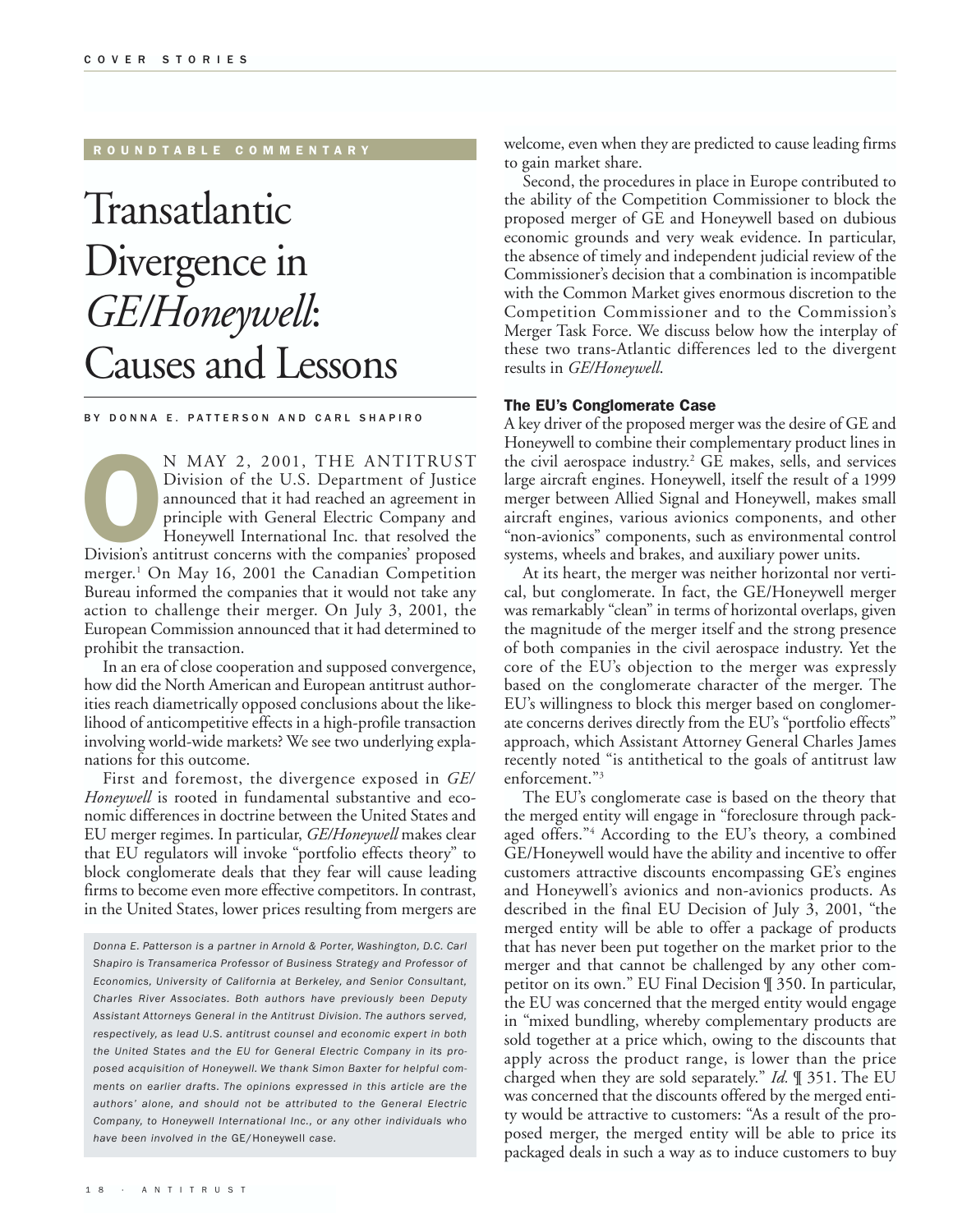GE engines and Honeywell . . . products over those of competitors, thus increasing the combined share of GE and Honeywell on both markets." *Id.* ¶ 353. "Airlines generally welcome the financial incentives that come with bundled offers. Given the very nature of their competitive environment, airlines are under great pressure in the short-term to keep their costs under control." *Id.* ¶ 449.

Based on these package discounts, the merger of GE and Honeywell supposedly would strengthen what the Commission viewed as GE's dominant position in aircraft engines for large commercial aircraft and create a dominant position in Honeywell's markets:

the merged entity's packaged offers will manifest their effects after the merger goes through. Because of their lack of ability to match the bundle offer, these component suppliers will lose market shares to the benefit of the merged entity and experience an immediate damaging profit shrinkage. As a result, the merger is likely to lead to market foreclosure on those existing aircraft platforms and subsequently to the elimination of competition in these areas.

## *Id.* ¶ 355.

The Commission never quantified these effects, and, thus, never specified the degree to which GE's and Honeywell's rivals would be harmed. Adverse effects on customers would allegedly arise because the feared discounts would weaken rivals and ultimately lead to their exit.

GE and Honeywell responded to this theory on several levels: (1) the hypothesized discounting should be regarded as procompetitive; (2) the theory of "mixed bundling" cited in the Statement of Objections was not robust and was based on incorrect assumptions about how engines and other components are selected and purchased in the aircraft industry; (3) the evidence showed that customers typically purchased the relevant products based on their individual merits, as the Commission itself had found eighteen months earlier when it stated that "although packages of avionics and non-avionics have existed, they nevertheless are rare";<sup>5</sup>  $(4)$  industry experience showed that companies with broader product lines did not inevitably come to dominate individual product categories; (5) Boeing and Airbus, which did not oppose the merger, were quite capable of implementing procurement policies to protect their own interests and those of their airline customers; and (6) the claim that rivals such as Rolls Royce, Pratt & Whitney, and Rockwell Collins would be weakened and ultimately exit the industry was both contrary to historical and current evidence and in any event purely speculative.

Needless to say, the response to these arguments was dramatically different in Washington and Brussels. Below we describe the nature of the process on both sides of the Atlantic and seek to explain the important differences in practice. Before turning to procedural issues, however, we explore more fully the deep differences in doctrine between the United States and the EU and explain why we believe the EU's approach lacks a sound economic basis.

## Economic Divergence: Size, Dominance, Foreclosure, and Efficiencies

*Size: Is Big Bad?* The EU's Final Decision in the *GE/ Honeywell* case is full of examples that seem to rely on GE's success and financial strength relative to its competitors as evidence that the merger was likely to lead to anticompetitive effects. The section entitled "Factors Contributing to GE's Dominance in Engines" leads off with GE Capital, GE's financial arm, and begins with these statements:

GE is the world's largest company in terms of market capitalization. . . . Indeed, as acknowledged in its own documents, GE is not only a leading industrial conglomerate active in many areas including aerospace and power systems, but also a major financial organization through GE Capital. (¶ 107) In addition to having enormous financial means available in-house, GE's unmatchable balance sheet size offers other major advantages to GE businesses. (¶108) GE's financial strength through GE Capital therefore represents a significant competitive advantage over RR [Rolls Royce] and P&W [Pratt & Whitney]. (¶ 110) "In particular, this financial strength allows GE to absorb potential product failure and strategic mistakes." (¶ 110) "GE also uses its financial strength to influence airlines in their purchasing behaviour by injecting capital into their activities at critical times . . ." (¶ 117)

These statements give a good flavor of the EU's reasoning: GE's size and financial strength are a source of GE's dominance in engines and are likely to be used by GE in Honeywell's lines of business as well if the merger were to be consummated.

We agree that GE uses its financial strength to compete more effectively, both by financing internal operations, such as funding R&D and investing in plants and equipment, and by extending financial assistance to customers. In contrast to the EU, however, we view these activities as procompetitive. A company that has the ability "to absorb product failures and strategic mistakes" can invest more heavily in R&D to serve customers. Likewise, "injecting capital into customers' activities" is a form of discounting that benefits customers.

Beyond sheer financial size and strength, the EU expressed concerns based on GE's ability to meet the needs of customers by virtue of its range of operations: "In the aerospace sector, GE offers a unique combination of complementary products and services to customers." (¶ 107) In short, the EU's adverse decision in *GE/Honeywell* was based in part on the fact that GE uses its size and scope to better serve the needs of its customers. We consider such conduct the essence of vigorous competition—providing incentives for customers to purchase GE's products by creatively solving customers' problems.

We read the EU's Final Decision in *GE/Honeywell* to say that the EU may well act to block a firm that is financially strong from expanding into new markets through acquisition if the EU perceives the financial strength of the merged enti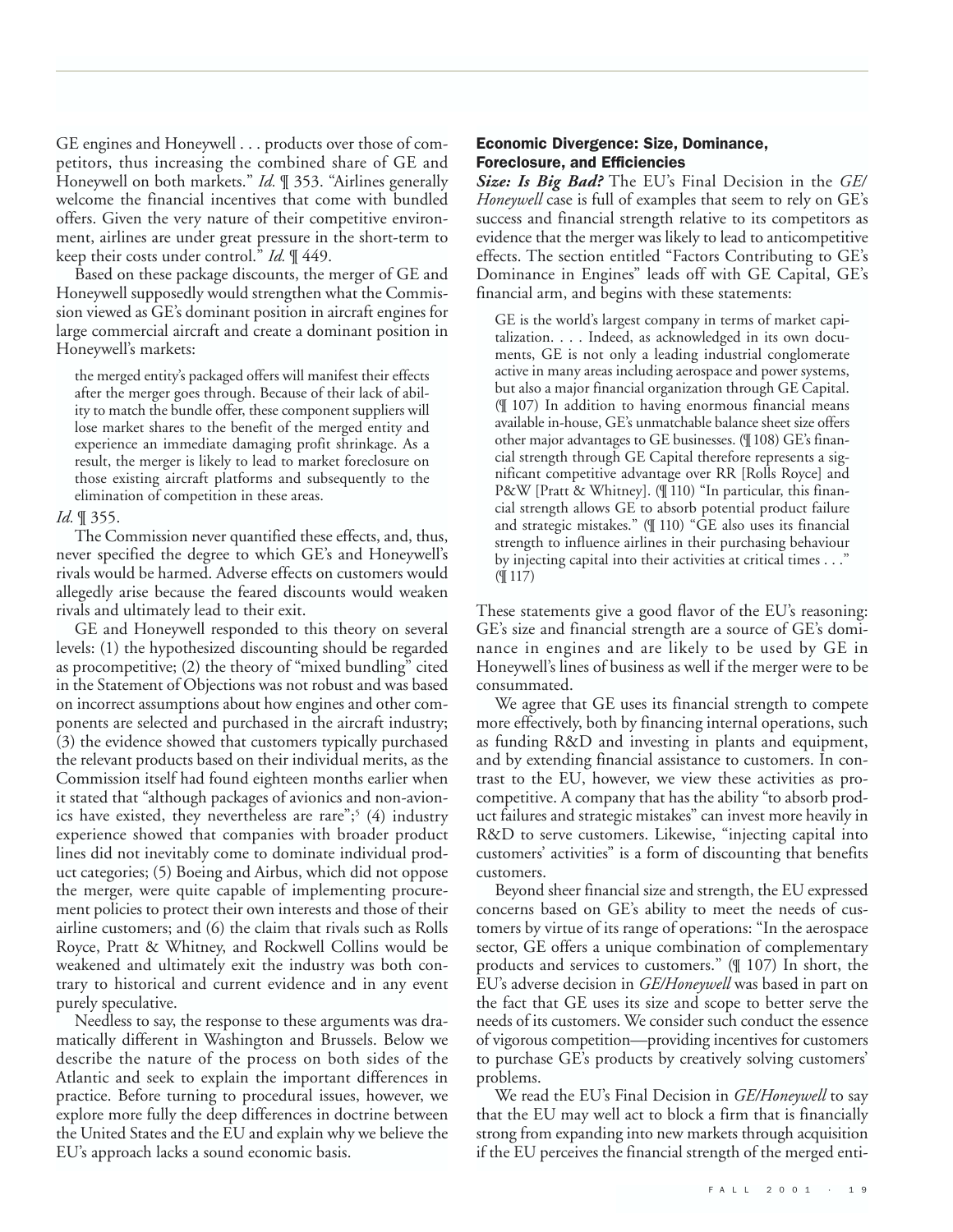ty to be a source of competitive advantage in the new lines of business. This approach appears dangerously close to the old, discredited "Big is Bad" doctrine from the 1960s. In practice the two cannot be distinguished: Both involve hostility when large, financially strong firms seek to expand into new markets by acquiring significant players in those markets. Both involve hostility towards the use of financial strength to engage in what are unquestionably procompetitive activities, such as offering discounts or attractive financial terms to customers. Both are uncomfortable with firms that take advantage of economies of scope to better serve customers' needs. Neither has a sound economic basis.

*Dominance in Bidding Markets.* An important building block of the EU's case in *GE/Honeywell* is the assertion that GE has a dominant position in the market for jet engines for large commercial aircraft. The mode of analysis used by the EU to reach this conclusion is sharply different from that adopted in the United States.

There is no dispute that the market for large jet engines is a bidding market: GE, Rolls Royce, and Pratt & Whitney invariably engage in bidding to have their engines selected by customers. In the case of Boeing and Airbus, engine suppliers bid to have their engines accepted on a new aircraft "platform." In the case of airlines, engine suppliers bid to win a particular engine order, very often in situations where multiple brands of engines can be placed on a given model of airplane.

Evaluation of competition in bidding markets is well understood among economists. The fundamental question is whether bidding events are highly competitive or one supplier has a clear advantage. To answer this, economists usually ask a series of questions: $6$  (1) Do multiple suppliers typically enter the bidding competition? (2) Do customers consider these suppliers capable of offering good alternatives? (3) Have suppliers historically preserved their strengths and capabilities despite setbacks? (4) Is bidding vigorous? Are there multiple rounds of bidding in which the bids move significantly? Do suppliers offer major concessions to win the bidding? (5) Have multiple suppliers shown the ability actually to win bids with regularity? and (6) Are multiple suppliers positioned technically to remain capable and attractive for upcoming bidding events?

The DOJ and the FTC follow an inquiry roughly along these lines to assess competition in bidding markets. In the *GE/Honeywell* case, the EU did not assess dominance using this approach.7 Instead, GE was considered dominant because GE had won more engine orders recently than its competitors,<sup>8</sup> often by bidding aggressively. The Final Decision states:

GE has taken advantage of the importance of financial strength in this industry by relying heavily on discounts on the catalogue price of the engines. These heavy discounting practices actually resulted in moving the break-even point of an engine project further away from the commercial launch of a platform. (¶ 111)

. . . the merged entity will be able to offer price concessions either on the engine itself or on the other components of its bundle and induce the customer to select the bundle. According to a major European airline, whenever Boeing prices a B737, GE steps in with attractive offers on ancillary engine products and services, spare parts, financial assistance and other GE items in order to convince the airline to go for the GE-powered aircraft. (¶ 391)

In short, the EU can find dominance in a bidding market based on the ability of the firm in question to win bids through aggressive discounting. In contrast, in the United States, dominance would be found in bidding markets when rivals were unable to offer credible, attractive alternatives so that the firm in question was not forced to compete aggressively to win. These are diametrically opposed approaches to the assessment of dominance, or monopoly power, in bidding markets. In our view, the U.S. approach is grounded in solid economics.

*Competition Is Foreclosure?* A very similar divergence occurs around the concept of "foreclosure." As a matter of economics, we would use the term "foreclosure" to refer to situations where one firm uses its monopoly power to limit the ability of others to compete effectively against it. Classic examples of foreclosure by a firm with monopoly power would be tying and exclusive dealing.

Readers of the EU's final decision in *GE/Honeywell* will find a very different usage of the term "foreclosure." In the EU, a firm that wins by serving customers' needs may be characterized as having "foreclosed" its rivals. For example, the Final Decision states "Indeed, the ability to put together its considerable financial strength . . . and to offer comprehensive packaged solutions to airlines have given GE the ability to *foreclose* competition." ¶ 163 (emphasis added).

The quote provided earlier from the Final Decision (¶ 355) makes the EU's reasoning very clear: the merger will allow GE/Honeywell to make attractive package offers, and "[a]s a result, the merger is likely to lead to market foreclosure on those existing aircraft platforms." We believe this reasoning is both sharply different from that employed in the United States, and deeply flawed as a matter of economics. Rivals that have already developed and sold products on existing platforms naturally are eager to sell more of their products on those platforms. If the merger causes GE/ Honeywell to compete more aggressively, rivals might well be forced to lower their own prices (an outcome predicted by the EU). We think the result is enhanced competition on existing platforms. In stark contrast, the EU calls this outcome "market foreclosure" on existing platforms.

*The Efficiencies Offense.* Perhaps more than anything else, divergence in *GE/Honeywell* can be traced to very different views of what constitute "efficiencies" in mergers.

The U.S. approach and reasoning regarding efficiencies is straightforward and has excellent economic pedigree: (1) Mergers that lead to lower prices are procompetitive.

(2) We are most confident predicting the effects of a merg-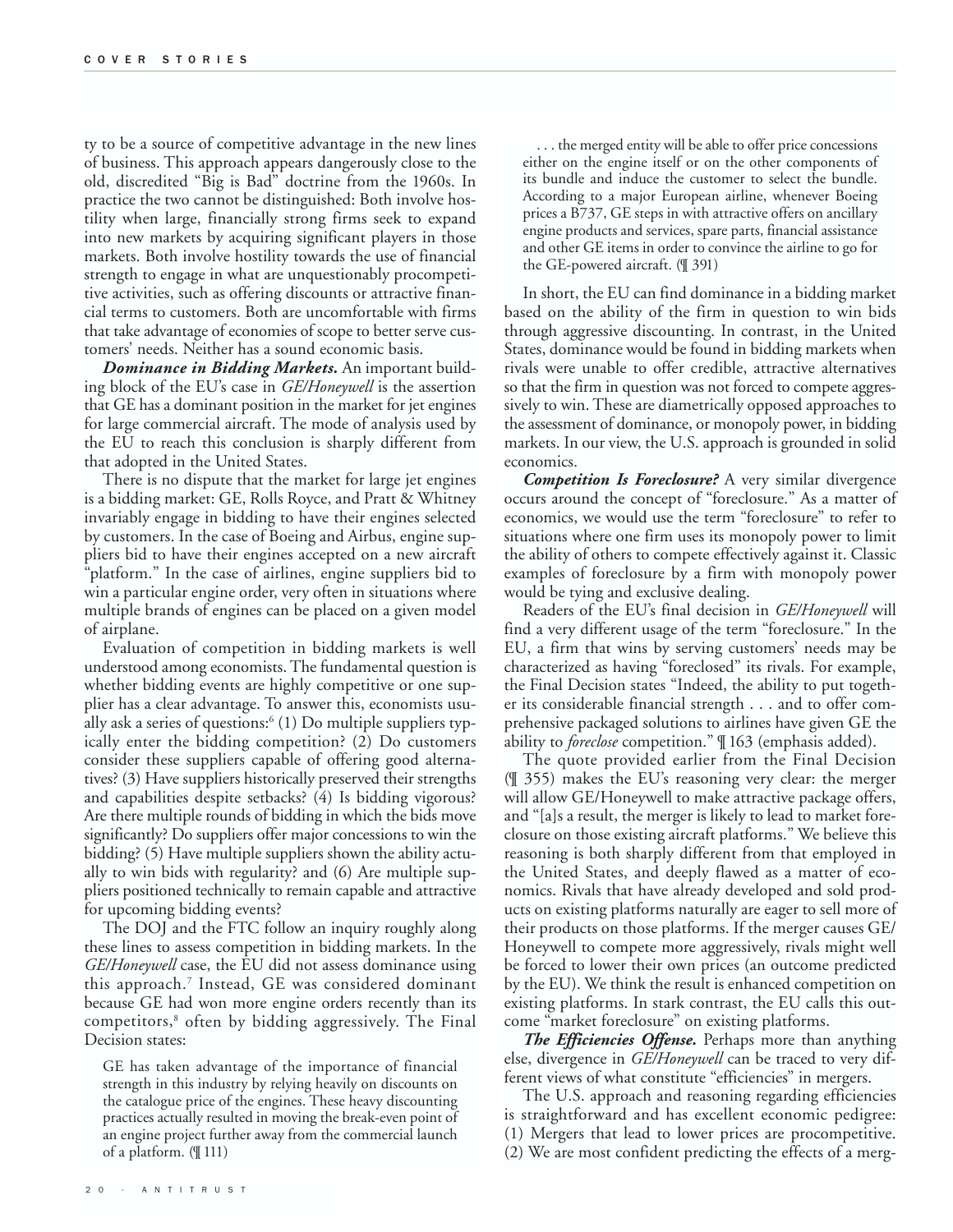er based on the economic incentives that will face the merged entity. (3) Therefore, if combining the assets of the merging firms gives the merged entity an economic incentive to reduce prices that would not otherwise arise, the combination involves merger-specific efficiencies that count in favor of a proposed merger.

The EU took quite a different approach to efficiencies in *GE/Honeywell*. We understand the EU's reasoning to be as follows. (1) "Genuine" efficiencies, such as cost savings, are welcomed and count in favor of the merging parties. (2) However, lower prices that result from "strategic behavior" do not count as "efficiencies" and may be regarded as anticompetitive.

We consider the EU's approach lacking in economic merit. In the United States, cost savings are welcomed precisely because they tend to lead to lower prices. Indeed, this is why reductions in variable costs are treated more favorably than reductions in fixed costs. So long as the cost savings are credible and merger-specific ("cognizable" under the Guidelines), they count in favor of the merger. We see no economic basis for the EU's hostility to price reductions resulting from the combination of complementary products.<sup>9</sup> To the contrary, if one concludes, as did the EU, that combining GE's engines with Honeywell's products will give the merged entity an economic incentive to set lower prices, that should be stronger evidence in favor of the merger than mere cost savings, which may or may not be achieved and passed through to customers.10

In the United States, the efficiencies defense is well established in principle (although many would debate its importance in practice): merger-specific reasons why the merged entity will have the incentive to set lower prices can be balanced against any incentives to raise price. Such arguments are routinely offered by merging parties in both horizontal and vertical mergers. Based on *GE/Honeywell*, we must conclude that mergers in the EU may be subject to an *efficiency offense* whereby they are blocked precisely *because* they provide incentives for the merged entity to set lower prices. Under these circumstances, convergence would seem to require either a wholesale rewriting of the efficiencies portion of the Guidelines or a reversal of course by the EU.

## Differences in Process and Procedures

In the United States, we firmly believe that GE and Honeywell's arguments against the conglomerate case—and the substantial evidence that supported those arguments were persuasive. The Antitrust Division carefully explored but then dismissed the theory that competitive harm would arise as a result of package discounting. We are confident that the U.S. process—including such concepts as independence of the decision maker from the investigative process, knowledge of and an opportunity to rebut the evidence arrayed against the transaction, burdens of proof, and the weight to be given to specific types of evidence and economic theories—played a central role in this outcome. From

the beginning of the investigation, DOJ staff engaged in an intense and productive dialogue with GE and Honeywell regarding the theory. GE and Honeywell had the opportunity to respond both to DOJ's concerns and to the concerns and allegations communicated to DOJ by others. Economists for DOJ, including a specially retained outside economist, and the parties were closely involved in this process.

Furthermore, had the DOJ sought an injunction barring the transaction based on this theory and these facts, it is very unlikely that the Antitrust Division would have prevailed. Attacking a merger based on fears of discounting would be quite a challenge before an objective and independent court. U.S. courts long ago abandoned the assumption that size alone inevitably leads to a diminution of competition, and would have great difficulty classifying above-cost discounting as anticompetitive. Lack of concern about the deal by large, sophisticated buyers would have been another major problem for any Division case. GE and Honeywell would have been able to observe the assertions made by opponents to the merger and would have been given the opportunity to challenge these assertions and correct factual inaccuracies. In short, with independent judicial oversight, with the conventional rights of defense as one would enjoy before a court, and with some burden on the government to actually establish the likelihood of anticompetitive effects, even the most zealous prosecutors in the United States do not bring cases like this one.

The European Commission faces some of these checks and balances in theory, but in practice was able unilaterally to block the GE/Honeywell merger based on dubious and controversial policy grounds, demonstrably erroneous economic theory, and speculation contrary to the weight of the evidence. That, to us, is one of the central lessons of the *GE/Honeywell* case: how the procedures and practices of the fundamentally *regulatory* EU system enabled the EC unilaterally to block a merger whose effects were admittedly the same worldwide, on grounds that would not pass muster under the *law enforcement* merger review standards in the United States. So long as the theoretical and procedural underpinnings of merger review differ so dramatically in the United States and Europe, and so long as the EU seeks to condemn mergers that it acknowledges are likely to result in lower prices and enhanced competition in the short term, we see no reason why other transactions might not be subjected to a similar divergence among competition authorities.

Below, we offer some suggestions for ways to create greater convergence between merger review processes in the United States and the EU. Unless and until there is greater substantive and process convergence, however, the more immediate question for companies and their antitrust lawyers and economists is how to avoid the fate of the GE/Honeywell transaction. We also attempt, therefore, to identify the lessons practitioners can take away from the GE/Honeywell experience.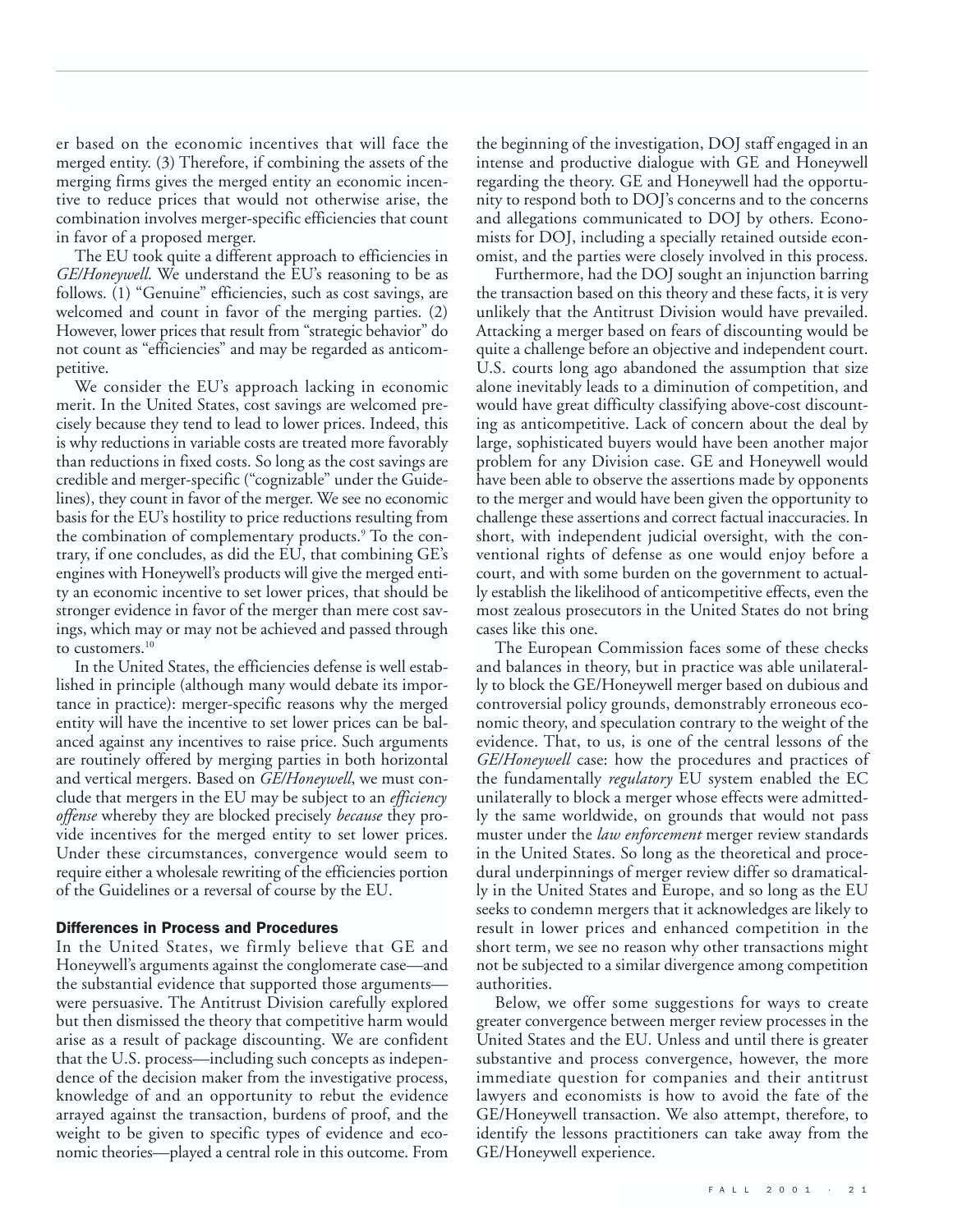## Working with United States and EU Competition Officials

As is well known, GE's proposed acquisition of Honeywell was not preceded by months of analysis and negotiation, and, for a variety of reasons, the companies placed a high value on consummating the transaction as quickly as possible. Accordingly, the companies attempted, to the extent possible, to coordinate the required pre-merger filings and interactions with the various competition agencies around the world so that they would be as nearly as possible on the same time schedule.

GE and Honeywell made every effort from the outset to provide competition authorities on both sides of the Atlantic with the same basic information, and to respond quickly to concerns raised by staff in various meetings. The parties met with competition authorities in the United States and EU on consecutive days in early November 2000 to discuss the horizontal and vertical relationships between the companies that they had identified. The HSR filing was made on November 15, 2000. The parties met frequently with the staff of the EU's Merger Task Force (MTF) in November and December 2000, providing voluminous information requested by the MTF staff and an initial draft of the Form CO. The parties waived their confidentiality rights in order to permit the agency staffs to communicate with one another and share information. White Papers and other submissions provided on one side of the Atlantic also were given to the authority on the other side of the Atlantic. It was not until early February 2001, about the same time that the parties went into substantial compliance with the Second Request in the United States, that the MTF staff agreed that the Form CO was complete and could be filed.<sup>11</sup>

As Assistant Attorney General Charles James noted in a recent address to the Canadian Bar Association, there was a "tremendous amount" of coordination among the North American and European staffs investigating the transaction.<sup>12</sup> This was a transaction in which the parties worked to facilitate "convergence and cooperation" and, in the words of Mr. James, "it is hard for me to imagine how [the agencies] could have communicated more."<sup>13</sup>

Despite the frequent communications and access to shared information, the procedural differences between the United States and the EU systems seem to have contributed to the radically divergent analyses and outcomes. These differences—and the strengths and weaknesses of the two systems—flow from the fact that while the Antitrust Division operates in a law enforcement system, the Merger Task Force operates in a regulatory system.

The most fundamental process difference between the U.S. and EU systems is the fact that U.S. authorities must obtain an order from an independent judicial authority prior to blocking a transaction. By contrast, the Competition Commission plays the roles of investigator, prosecutor and judge in each transaction that it reviews. While parties whose transactions have been found by the Commission to be incompatible with the Common Market have the right to appeal that decision to the Court of First Instance of the European Communities, as GE and Honeywell have now done, this right of appeal does not provide the same discipline in the review process as the requirement in the U.S. system that the antitrust agencies obtain a court order enjoining the consummation of the transaction. The right to spend what typically is two years or more appealing a Commission decision to prohibit a merger is not an adequate substitute for the requirement of such an order.<sup>14</sup> There is an essential difference between *ex post* judicial review of a prohibition order where the parties generally have no practical hope of resurrecting a prohibited merger—and a system where an antitrust authority has to demonstrate likely harm from the merger to a court to obtain an order prohibiting the transaction. Moreover, appeals to the Court of First Instance generally are limited to procedural, rather than substantive or doctrinal, issues. For these reasons, appeals of EU merger prohibitions are rare events—only seven negative merger decisions have ever been appealed.<sup>15</sup>

A second fundamental difference between the U.S. and EU merger control regimes is the type and character of guidance that is provided to parties contemplating a merger. The EU has no counterpart to the U.S. agencies' Horizontal Merger Guidelines. The Competition Directorate's statements on market definition and on remedies do not provide the critical information set out in the Guidelines: What is the analytical framework used by the Commission to determine whether the proposed transaction will affect competition adversely? The consistent application of the Horizontal Merger Guidelines by the U.S. authorities, and the increasing reliance on them by the U.S. courts, provides a transparent set of standards against which to measure proposed transactions. In this case, the parties' and the Antitrust Division's analyses and discussions were informed by the Guidelines and the Division's application of them over the last twenty years. In the EU, a similar kind of transparency could be provided by the requirement of a written decision in merger investigations—a practice which many believe the U.S. authorities ought to adopt. Certainly, those decisions can give some guidance to merging parties. However, our experience in *GE/Honeywell* raises the question whether it is a mistake for United States practitioners to assume that the EU's published merger decisions have a force and effect similar to U.S. court decisions. The analysis of any merger case is highly fact dependent. Our experience in this case was that the EU did not apply its prior decisions in recent cases in the same industry in the way that we would have expected if those decisions had the same precedential character as U.S. court decisions.<sup>16</sup>

A third significant difference between the U.S. and EU regimes is the amount of resources that each has to conduct and supervise its investigations. The U.S. agencies are able to assemble larger teams of lawyers and economists to conduct the intensive factual investigation that is required of a merg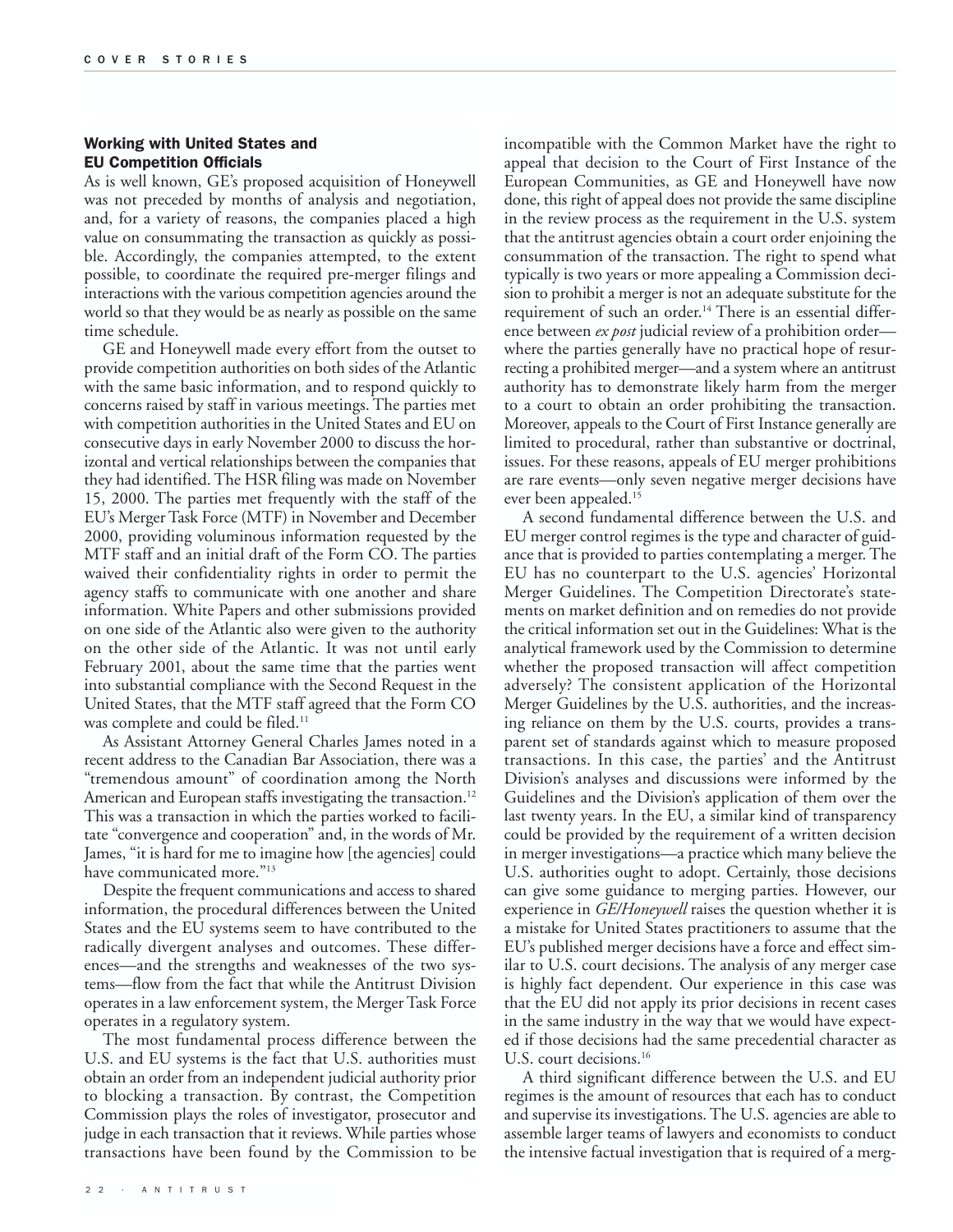er between large companies with global reach. The EU's Merger Task Force has far more limited resources, and is compelled—we believe to the detriment of its process—to rely more heavily on the cooperation of customers and competitors of the merging parties.<sup>17</sup> Because all of those providing information and theoretical support to the MTF must be assumed to have mixed motives at best, the need to rely heavily on them presents significant opportunity for mischief.

There is more formal transparency in the EU process, with "checks and balances," such as the Statement of Objections, the public Final Decision, the role of the hearing officer, the opinions of other Commission services, and the Advisory Committee on concentrations. However, this additional "transparency" is more theoretical than practical. Most of the formal procedural safeguards come very late in the process, and in this case were counter-balanced—perhaps as a result of a lack of resources—by far more guarded discussions and interactions with the merging parties at all levels of the Competition Directorate. The Antitrust Division's more informal transparency—where the merging firms and the government investigators and their supervisors engaged in a continuing dialogue to understand and narrow the issues—appears to have contributed to the divergent results in this case. The Antitrust Division was far more forthcoming with its concerns (and those of the third parties with whom we assume it was meeting) than was the MTF.

In addition to the differences in transparency in practice, apparent differences in the concept of burden of proof contributed to the divergent outcomes. Indeed, it is unclear to us that it is possible to have a coherent or consistent notion of burden of proof in a regulatory—as opposed to a law enforcement—merger control regime. Even in the United States law enforcement regime, the merger statutes are an anomaly. Section 7 of the Clayton Act is one of the few statutes that requires those enforcing it to make predictions about the future based on an idiosyncratic event. Nevertheless, in the United States it is clear that the government bears the burden of proving that the proposed transaction is likely to have an adverse effect on competition. That allocation of the burden of proof generally assures that the investigating staff has a healthy degree of skepticism about the concerns expressed, and representations made, by the parties, the parties' competitors, and customers.

In the EU, by contrast, the lack of either merger guidelines that set out a framework for analyzing the effects of proposed mergers or a body of case law with precedential value creates a situation where neither the burden nor the sufficiency of proof is clear. The smaller MTF staff must rely on third parties for its understanding of the facts, and the ultimate decision makers generally learn the facts from the MTF staff, rather than in a dialogue with the parties, who are afforded only limited opportunity to meet with the Competition Commissioner and other senior competition officials. In our experience, the absence of a genuine dialogue about the issues

at all levels of the Commission led to elastic concepts of burden and sufficiency of proof.

The differences in the U.S. and EU staffs' understandings of the concept of burden of proof (and the related concept of the weight that should be accorded to certain kinds of evidence) affected the way in which third-party representations were handled. In particular, there was a noticeable difference in the degree to which the U.S. and EU staffs afforded the parties an opportunity to rebut the complaints of competitors. In the United States, without revealing the source of the information, the Antitrust Division staff outlined the concerns that had been expressed by competitors, and the factual basis that was alleged to support the concerns. Those communications provided an opportunity for the parties to investigate those factual bases and to rebut the concerns with specific evidence. In the EU, by contrast, the MTF staff did not ask the parties for information about the same allegations, but rather raised them for the first time in the Statement of Objections, or even later in the process. Thus, allegations that were not a matter of antitrust concern for the U.S. investigators, who had tested both sides of the stories as they knew a reviewing court would do, became critical factual underpinnings for the MTF staff and ultimately the Commission.

### Use of Economic Theory and Reasoning

Lack of the need to prove to an independent decision maker that the proposed transaction is more likely than not adversely to affect competition in the future also leads the MTF staff to rely on more speculative economic theories than their counterparts in the United States.

As indicated above, there is no generally accepted theory, much less systematic evidence, predicting that conglomerate mergers will tend to reduce competition or harm customers.<sup>18</sup> Relying heavily on an economic model supplied by a competitor opposing the deal, the Statement of Objections predicted that package discounting by the merged entity would be quantitatively significant and would ultimately lead to the "marginalisation and exit" of rivals. Despite the fact that the underlying data were never disclosed, we believe that the parties' economic experts were able, in written submissions and at the Oral Hearing, effectively to demonstrate that the model was both inaccurate and inapplicable to the civil aerospace industry. Rather than convincing the Commission to drop its conglomerate case, however, the result of this effort was far more limited: in its subsequent written Decision, the Commission, in reasserting its conglomerate case, simply disavowed reliance on any particular economic model.19 We do not believe that this approach would have been effective in front of an independent fact finder.

We are disappointed by this procedural history, especially since we see adherence to established economic principles on both sides of the Atlantic as the best way to achieve substantive convergence. Commissioner Monti has stated that he seeks to increase the economic component of the Commission's work; if pursued, this initiative should promote con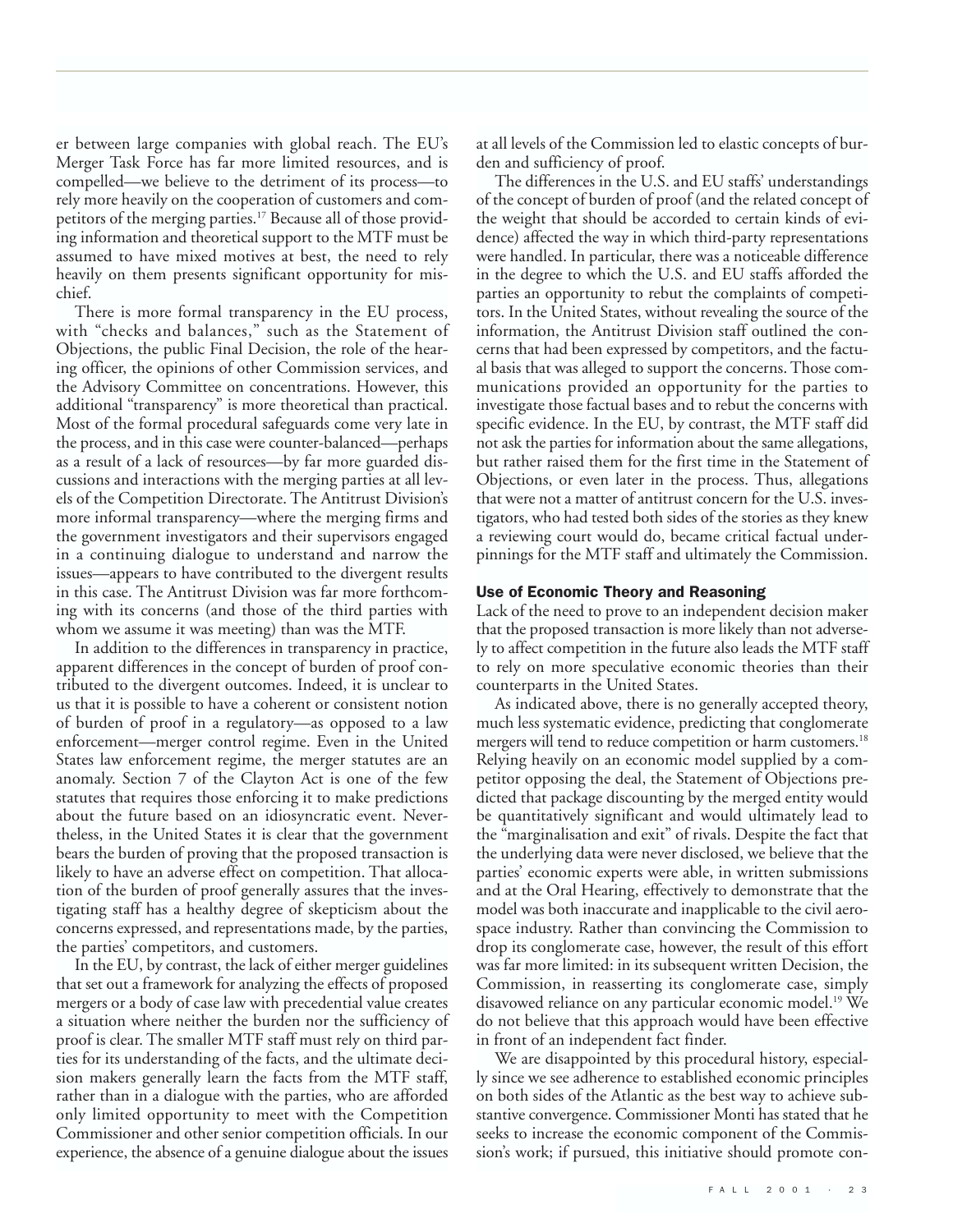vergence. However, we do not believe that the Merger Task Force integrated economic learning into its recommendations in the *GE/Honeywell* case. In the United States, the parties engaged in detailed dialogue with DOJ economists, including the DOJ's outside economic expert; in the EU, there was no such dialogue. To promote convergence, we hope that the Merger Task Force will follow the practice of the Department of Justice and the Federal Trade Commission of having a large, high-quality staff of economists led by a respected, independent economist.

## Divergent Outcomes Can Result from Divergent Models of Merger Control

These issues involving economic models and economic experts illustrate a more general point: the formal indicia of transparency, such as the opportunities to respond to the Statement of Objections and to participate in an Oral Hearing, do not obviate the differences in outcome that can result from the fundamental differences in concept between the regulatory and law enforcement models of merger control.

First, the two weeks generally provided to the parties to respond to the Statement of Objections (which coincides with preparation for the oral hearing) is woefully short and comes at a time when the staff's (and perhaps their superiors') views have hardened. This problem is especially marked in situations, such as *GE/Honeywell*, where the Statement of Objections is long and complex, relies on novel theories, and contains factual allegations disputed by the parties. It would be a far better practice for the MTF staff to confront the parties with allegations and concerns about the transaction when they receive them, as the U.S. agencies do.

Improved communications of concerns from the MTF staff to the merging parties would ameliorate a second problem—the apparent lack of interest at more senior levels of the Competition Directorate in the parties' rebuttals of the facts and theories set out in the Statement of Objections. This lack of interest was evidenced in the *GE/Honeywell* case by the failure of those officials to attend and participate actively in the entire oral hearing and by their general reluctance to engage in substantive discussions with the merging parties.

The oral hearing is not intended to, and does not, serve the same function as a preliminary injunction hearing. The Hearing Officer, an employee of the Commission, has limited powers, notwithstanding the recent expansion of his mandate.20 The Hearing Officer does not rule on the admissibility of, or the weight to be accorded, evidence at the hearing, does not perform the function of a "finder of fact," and does not make a substantive recommendation to the Commission on the basis of the evidence adduced at the hearing. Rather, the hearing, which bears a greater resemblance to a seminar than a trial, serves to educate the Member States and other Commission staffs about the parties' positions. While the hearing does serve an educational function, it does not require that the staff's case be presented in more than cursory fashion and does not afford the merging parties the right to challenge the staff's case directly.

## Recommendations for Procedural Reform

While we may be considered impertinent for recommending changes to a merger control system not our own, our experience in the *GE/Honeywell* case and our view that substantive convergence is critical to the legitimacy of all merger control regimes that determine the fate of transactions in worldwide markets lead us to suggest that the following proposed reforms to the EU merger review system are worthy subjects for discussion among academics, practitioners, and merger control authorities:

- 1. Enhancement of the economic and legal staffs of the Competition Directorate General of the Commission, including the appointment of a chief economist with an independent reputation.
- 2. Requiring that the MTF staff (as the DOJ and FTC staffs are now required to do) provide detailed guidance to merging parties about the factual and theoretical bases of concern throughout the process. This would include providing the parties with some knowledge of information provided by third parties that is likely to be held against them as the Commission receives it. Partial access to the Commission's investigative file, which in this case occurred during the same two week period that the parties were drafting a written response to the Statement of Objections and preparing for the Oral Hearing, does not provide the parties with a meaningful opportunity to investigate or rebut false or misleading information provided to the Commission by competitors or others whose motives may be at best mixed.
- 3. Adoption of a set of merger guidelines that would provide businesses and their counselors with guidance about the theories upon which the Commission is likely to rely. At a minimum, the Commission should explain the theory and standards of proof applicable to conglomerate mergers.
- 4. Clarification of the standard of proof that the Commission requires to determine that a proposed transaction is incompatible with the Common Market, and of who bears the burden of that proof.
- 5. Expansion of the time permitted for the parties to respond to the Statement of Objections.
- 6. Consideration of whether it is possible within the EU system to provide a separate, independent mechanism for review of the Competition Directorate's conclusions, or whether there is an effective, pre-prohibition, role that the courts could play.
- 7. Requiring that the Merger Task Force fully present its case at the Oral Hearing and respond to questions from the merging parties.
- 8. Affording the parties to a merger the opportunity to present their case to the senior officials of the Competition Directorate and to learn the concerns of those officials prior to the Statement of Objections.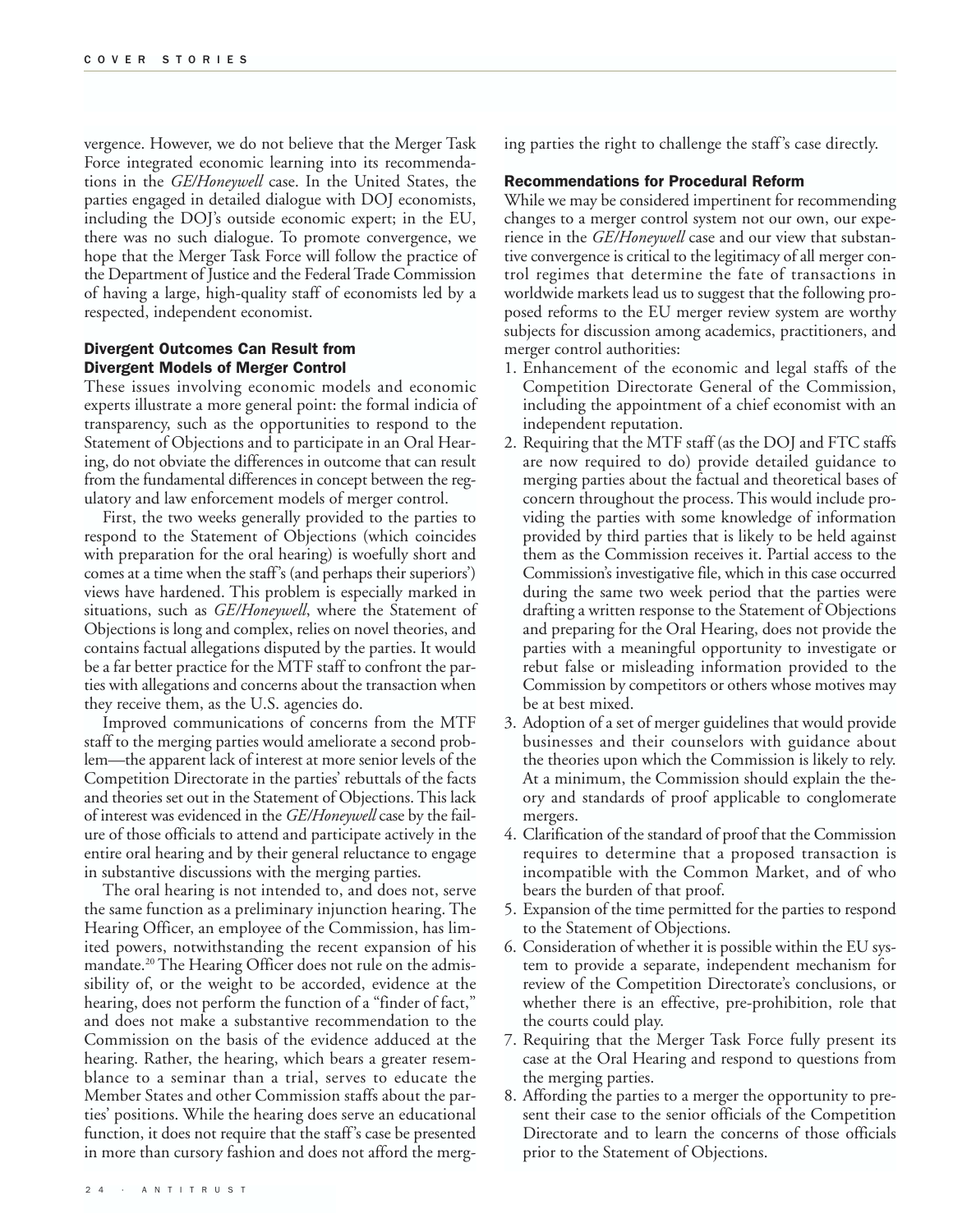## Lessons for Practitioners

As we indicated above, we believe that the combination of a willingness to prohibit conglomerate mergers based on predictions of package discounting and the current procedures and practices of the EU could easily lead to situations similar to GE/Honeywell in the future. Although we do not believe those—perhaps rare—situations are avoidable at present, there are certain steps that practitioners representing merger parties can take to minimize the risk of such an occurrence.<sup>21</sup>

- 1. Appreciate that, in global transactions concerning global markets, the EU is likely to be the most unpredictable factor—and perhaps the biggest obstacle—to obtaining clearance to consummate a transaction, especially if vertical or conglomerate issues are involved.
- 2. Anticipate, and be prepared to fully address, economic theories, even if they are novel, highly controversial, or even discredited.
- 3. Take seriously the very different treatment of efficiencies in the EU and the United States. Merger-specific efficiencies predicted to lead to lower prices can be branded anticompetitive in the EU if enjoyed by a firm that is regarded as large, powerful, or dominant.
- 4. Provide a comprehensive, well-documented description of the economic structure and functioning of the industry of concern as early as possible in the EU review process.
- 5. Bear in mind the ability of rivals greatly to influence the EU review process, even when the theories that they are espousing have been rejected by U.S. antitrust agencies.
- 6. Develop a comprehensive understanding of the likely concerns and positions of all stakeholders in the industry of concern and attempt to address them.
- 7. Do not underestimate the role of the staff at the Merger Task Force and their ability to drive the result.
- 8. Make an objective assessment of the likely areas of antitrust concern to the MTF case team, even if you believe concern is unwarranted. If an expeditious review is a central goal of the parties to the transaction, be prepared to offer significantly more to gain approval than you think should truly be necessary to solve the competitive problems identified by the MTF.

#### **Conclusions**

In the end, we believe that *GE/Honeywell* stands in part for two propositions.

First, the EU has a fundamentally different view from that of the United States and Canada regarding what constitute procompetitive and anticompetitive effects of mergers. In North America, mergers expected to lead to lower prices are regarded as procompetitive; in the EU, such mergers can be branded anticompetitive based on the fear that added pressure on rivals will ultimately cause them to exit the market. We believe the EU approach is unsound as a matter of competition policy, and that it is more accurately regarded as a form of industrial policy. However one evaluates the EU's approach, the reality is that American as well as European companies engaged in mergers and acquisitions are well advised to bear in mind that merger-specific synergies, helpful as they can be to gain clearance in the United States, may be regarded as a negative in the EU if achieved by a firm that is already strong.

Second, merger control procedures can greatly influence outcomes. Despite all of the efforts at achieving substantive convergence, there are deep, fundamental, differences between merger control regimes based on a regulatory framework and those based on a law enforcement framework that can lead to differences in outcome. We have proposed discussion of various reforms based on our experience in the *GE/Honeywell* case which we believe might help to bridge some of those differences. Under the current EU procedures and practices, merging firms and their counselors need to recognize the very substantial discretion enjoyed by the staff of the EU's Merger Task Force and plan their approach accordingly.

- $2$  The great majority of the business activity of GE and Honeywell was not at issue in this case. The product lines of concern to the EU account for significantly less than 10% of GE's annual revenues, and about a quarter of Honeywell's revenues.
- <sup>3</sup> Charles A. James, Assistant Attorney General for Antitrust, Antitrust Division, U.S. Dep't of Justice, International Antitrust Enforcement in the Bush Administration 4 (Sept. 21, 2001).
- <sup>4</sup> *See* Commission Decision, General Electric/Honeywell, Case No. COMP/M.2220 at 84 (July 3, 2001), *available at* http://europa.eu.int/comm/ competition/mergers/cases/decisions/m2220\_en.pdf [hereinafter EU Final Decision]. We do not directly address in this article the EU's predicate finding that the merger would have created or strengthened GE's allegedly dominant positions in large commercial aircraft engines or engines for large regional jet aircraft. We believe that those conclusions are incorrect as a matter of fact and of law. We note here only that aircraft engine products of GE and Honeywell have never competed for any aircraft application, and that however one characterizes GE's position with respect to aircraft engines, the competition faced by GE would not be diminished by the proposed transaction.
- <sup>5</sup> Commission Decision, Allied Signal/Honeywell case, COMP/M.1601 (Dec. 1999).
- <sup>6</sup> The specific economic inquiry depends greatly on the frequency of bidding events. Evaluation of competition in a market with dozens of bidding events per year is quite different from evaluation in a market with one major bidding event every few years.
- <sup>7</sup> We find it difficult to predict how the EU will analyze bidding markets in future cases because the approach taken by the EU in *GE/Honeywell* was sharply different from the approach taken by the EU itself in previous cases involving bidding markets. In Pirelli/BICC, Case No. Comp/M 1882 (July 19, 2000), the Commission described a true bidding market as one where "tenders take place infrequently, while the value of each individual contract is usually very significant. Contracts are typically awarded to a single successful bidder (so-called 'winner-takes-all' principle). Strong incentives therefore exist for all competitors to bid aggressively for each contract." One week after the GE/Honeywell merger was announced, in Boeing/Hughes, Case No. Comp/M 1879 (Oct. 29, 2000), the Commission noted that the combination of the satellite businesses of Boeing and Hughes would not "create or strengthen a dominant position" because "satellite markets are bidding markets, where the conditions of competition are determined by the presence

<sup>&</sup>lt;sup>1</sup> The DOJ agreement required a divestiture concerning military helicopter engines and the authorization of an additional service provider for certain small aircraft engines.